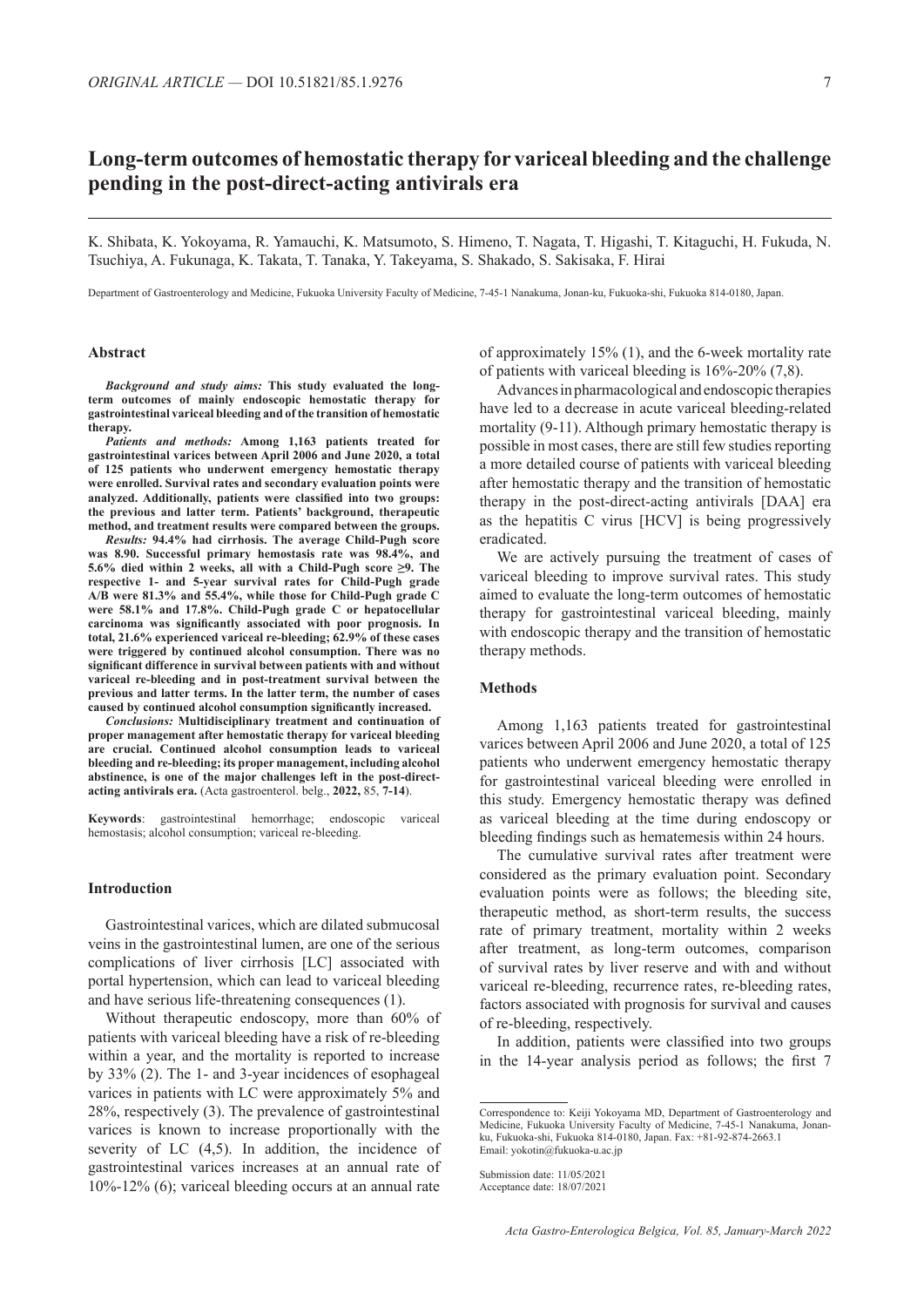years of the 14 years, defined as the previous term (April 2006-March 2013; n=66), and the subsequent 7 years, defined as the latter term (April 2013-June 2020; n=59). Patients' backgrounds, treatment methods, and treatment results were compared between the two groups as secondary evaluation points.

## *Hemostatic procedures*

In most cases of acute gastrointestinal variceal bleeding, endoscopic treatments were performed, which included endoscopic variceal ligation [EVL], endoscopic injection sclerotherapy with 5% ethanolamine oleate [EIS-Eo], and endoscopic injection sclerotherapy using cyanoacrylate [EIS-CA].

Esophageal variceal bleeding was treated with either EVL or EIS-Eo. After endoscopy was performed to identify whether the bleeding site was in the fundus or gastroesophageal junction, bleeding of isolated gastric fundal varices [IGV] was treated with EIS-CA, while gastroesophageal junctional variceal bleeding was treated with EVL or EIS-Eo. Balloon-occluded retrograde transvenous obliteration [BRTO] was performed for some of the IGV bleeding cases. Moreover, ectopic variceal bleeding was treated with EIS-CA.

Endoscopic follow-up was performed at 1, 3, and 6 months after emergency hemostatic treatment and every 3-12 months afterward, depending on the endoscopic findings of gastrointestinal varices. Preventive therapeutic indications for exacerbations of gastrointestinal varices after emergency hemostatic therapy exhibited a rapid increase in variceal size compared to previous endoscopic findings or the presence of red wale marks on varices  $(12-14)$ .

## *Statistical analyses*

Results are presented as mean  $\pm$  standard deviation. The cumulative survival, recurrence, and re-bleeding rates after treatment were calculated using the Kaplan-Meier method, while the log-rank test was used for comparing each curve. Differences between the two groups were analyzed using the c<sup>2</sup> test and Student *t*-test. Multivariate analysis was performed using the Cox proportional hazards model. A p-value of  $\leq 0.05$  was considered statistically significant. All analyses were performed using the JMP version 13.0 software (SAS Institute, Charlotte, NC).

#### *Ethical statement*

The study protocol was approved by the ethics committee of the Fukuoka University Hospital (approval number: H20-07-006) and was conducted in compliance with the principles of the Declaration of Helsinki and the Ethical Guidelines for Medical Research of the Ministry of Health, Labor, and Welfare. The information obtained was kept strictly anonymous. This was a retrospective

study using past medical information, and it was impossible to obtain consent from the target patients in advance. Therefore, the waiver for informed consent was obtained from the ethics committee. This clinical study has been outlined on our website (http://www.med. fukuoka-u.ac.jp/research/life\_med\_ethic/).

## **Results**

## *Clinical characteristics of patients*

The clinical characteristics of the patients are presented in Table 1. The study included 93 male patients and 32 female patients with a mean age of  $62.3 \pm 12.2$  years, and 118 of the 125 patients (94.4%) had cirrhosis. The causes of 7 patients without liver cirrhosis were secondary extra-hepatic portal obstruction due to other carcinoma in 3 cases, drug-induced sinusoidal obstruction syndrome due to oxaliplatin in 2 cases, portal vein thrombosis in 1 case and idiopathic portal hypertension in 1 case. The main causes of cirrhosis were viral hepatitis (51 cases, 40.8%) and alcohol consumption (68 cases, 54.4%). The number of patients with Child-Pugh [CP] grades A, B, and C were 9, 62, and 47, respectively, with an average CP score [CPS] of  $8.90 \pm 2.0$ . There were 17 patients (13.6%) with a previous preventive treatment of varices before their episode of variceal bleeding. There were 27 patients (21.6%) with hepatocellular carcinoma [HCC], and seven patients with advanced portal vein tumor thrombus [PVTT] that progressed proximally to the primary branch of the portal vein.

Table 1. — C**linical characteristics of patients**

| 125                                                  |                 |  |  |  |
|------------------------------------------------------|-----------------|--|--|--|
| 93/32                                                |                 |  |  |  |
| $62.3 \pm 12.2$                                      | $(range 32-83)$ |  |  |  |
|                                                      |                 |  |  |  |
| 118                                                  | 94.4%           |  |  |  |
| 7                                                    | 5.6%            |  |  |  |
|                                                      |                 |  |  |  |
| 51                                                   | 40.8%           |  |  |  |
| 68                                                   | 54.4%           |  |  |  |
| 22                                                   | 17.6%           |  |  |  |
|                                                      |                 |  |  |  |
| 9                                                    | 7.6%            |  |  |  |
| 62                                                   | 52.5%           |  |  |  |
| 47                                                   | 39.8%           |  |  |  |
| $8.9 \pm 2.0$                                        |                 |  |  |  |
| History of previous preventive treatment for varices |                 |  |  |  |
| 17                                                   | 13.6%           |  |  |  |
| 108                                                  | 86.4%           |  |  |  |
|                                                      |                 |  |  |  |
| 27                                                   | 21.6%           |  |  |  |
| 89                                                   | 71.2%           |  |  |  |
| 9                                                    | 7.2%            |  |  |  |
| 7                                                    | 5.6%            |  |  |  |
|                                                      |                 |  |  |  |

SD: standard deviation; HCC: hepatocellular carcinoma; PVTT: portal vein tumor thrombus.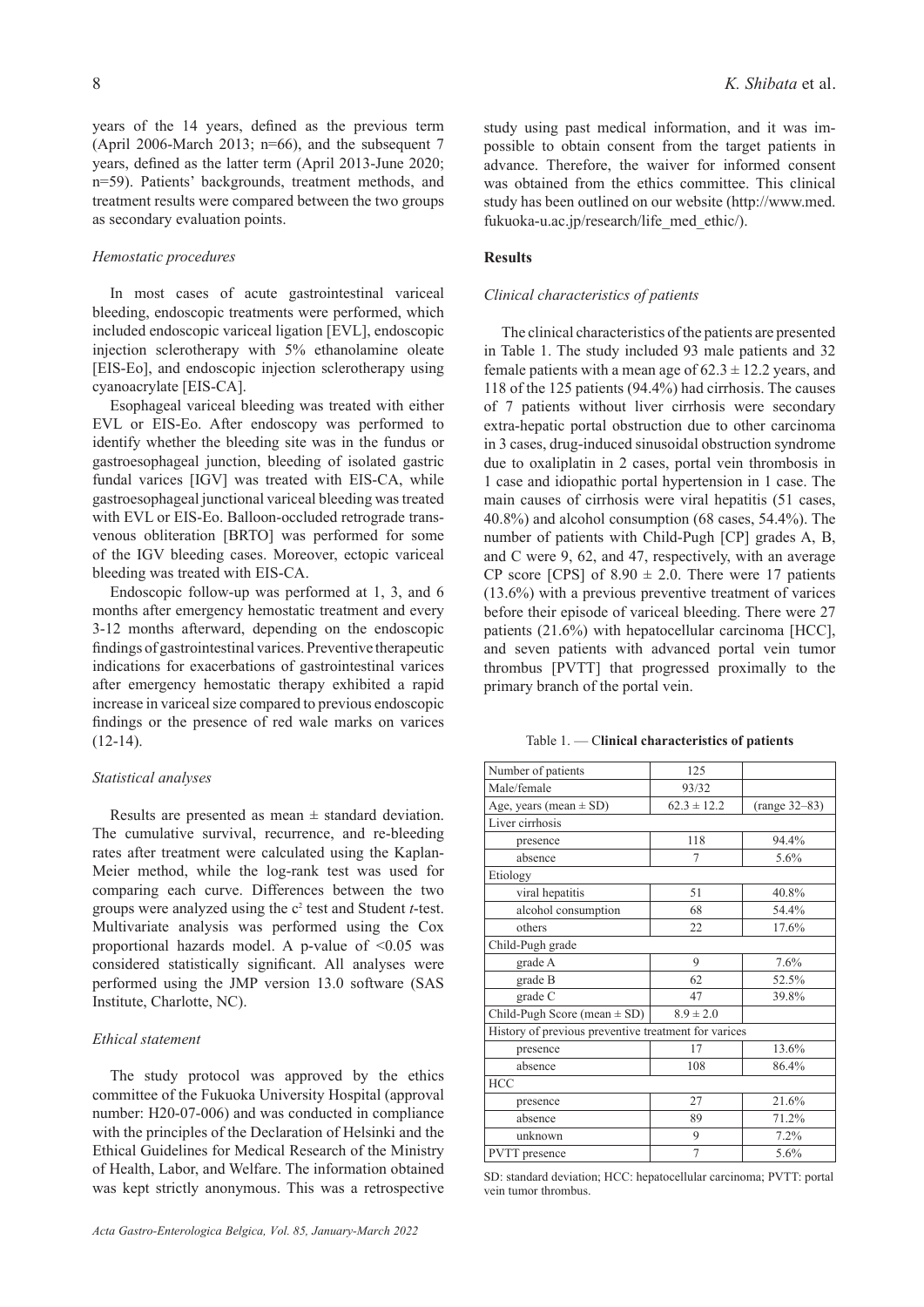Table 2. — **Bleeding sites and therapeutic methods**

| <b>Bleeding sites</b>      |    |       |  |  |
|----------------------------|----|-------|--|--|
| Esophagus                  | 96 | 76.8% |  |  |
| Stomach                    | 25 | 20.0% |  |  |
| Duodenum                   | 3  | 2.4%  |  |  |
| Rectum                     |    | 0.8%  |  |  |
| <b>Therapeutic methods</b> |    |       |  |  |
| EVL                        | 80 | 64.0% |  |  |
| EIS-Eo                     | 22 | 17.6% |  |  |
| EIS-CA                     | 20 | 16.0% |  |  |
| <b>BRTO</b>                | 3  | 2.4%  |  |  |

EVL: endoscopic variceal ligation; EIS-Eo: endoscopic injection sclerotherapy with 5% ethanolamine oleate; EIS-CA: endoscopic injection sclerotherapy using cyanoacrylate; BRTO: balloon-occluded retrograde transvenous obliteration.

Bleeding sites included the esophagus (76.8%, 96 patients), stomach (20.0%, 25 patients), duodenum (2.4%, three patients), and rectum (0.8%, one patient) (Table 2). Therapeutic methods included EVL (64.0%, 80 patients), EIS-Eo (17.6%, 22 patients), EIS-CA (16.0%, 20 patients), and BRTO (2.4%, three patients) (Table 2). Ectopic variceal bleeding was treated with EIS-CA in all four patients.

#### *Short-term results*

Successful primary hemostasis was achieved in 123 patients (98.4%), while fatal bleeding occurred in two patients (1.6%) and seven patients (5.6%) died of liver failure within 2 weeks after treatment (Fig. 1). Among the seven patients who died within 2 weeks, five patients had CP grade C, and two patients had CPS B9 within CP grade B.

## *Long-term outcomes*

The 1-, 2-, 3-, and 5-year overall cumulative survival rates after treatment (median follow-up, 1389 days) were 72.6% (n=65), 59.4% (n=45), 54.8% (n=29), and 45.6% (n=16), respectively (Fig. 2a). The death cases consisted of 35 liver-related deaths (68.6%, 24 due to liver failure, 11 due to liver cancer), eight due to other causes, and eight of unknown causes. The 1-, 2-, 3-, and 5-year cumulative survival rates for CP grades A and B (median follow-up, 2826 days) were 81.3 (n=48), 68.4% (n=34), 63.4% (n=24), and 55.4% (n=13), respectively, while those for CP grade C (median follow-up, 518 days) were 58.1% (n=18), 44.1% (n=13), 40.1% (n=7), and 17.8%  $(n=4)$ , respectively  $(p=0.001)$  (Fig. 2b).

The univariate and multivariate analyses of prognostic factors for survival show ed that CP grade C (hazard ratio [HR], 2.37; 95% confidence interval [CI], 1.05- 5.38; p=0.038) and HCC (HR, 4.03; 95% CI, 1.56-11.1; p=0.005) were associated with a poor survival (Table 3).

## *Variceal re-bleeding*

After a first variceal eradication with emergency hemostatic therapy and additional treatment, 42 patients (33.9%) required re-treatment owing to recurrent varices or variceal bleeding (Fig. 1), with an average period until re-treatment of 331 days. In addition, 27 patients (21.8%) had variceal re-bleeding (Fig. 1), with an average period until variceal re-bleeding of 358 days. Moreover, five patients (4.0%) had recurrent variceal re-bleeding (Fig. 1). The 1-, 2-, 3-, and 5-year cumulative re-bleeding-free rates after the first variceal eradication (median length of follow-up, 1224 days) were  $81.3\%$  (n=55), 76.2% (n=35),



Fig. 1. — Flowchart of progress after hemostatic therapy.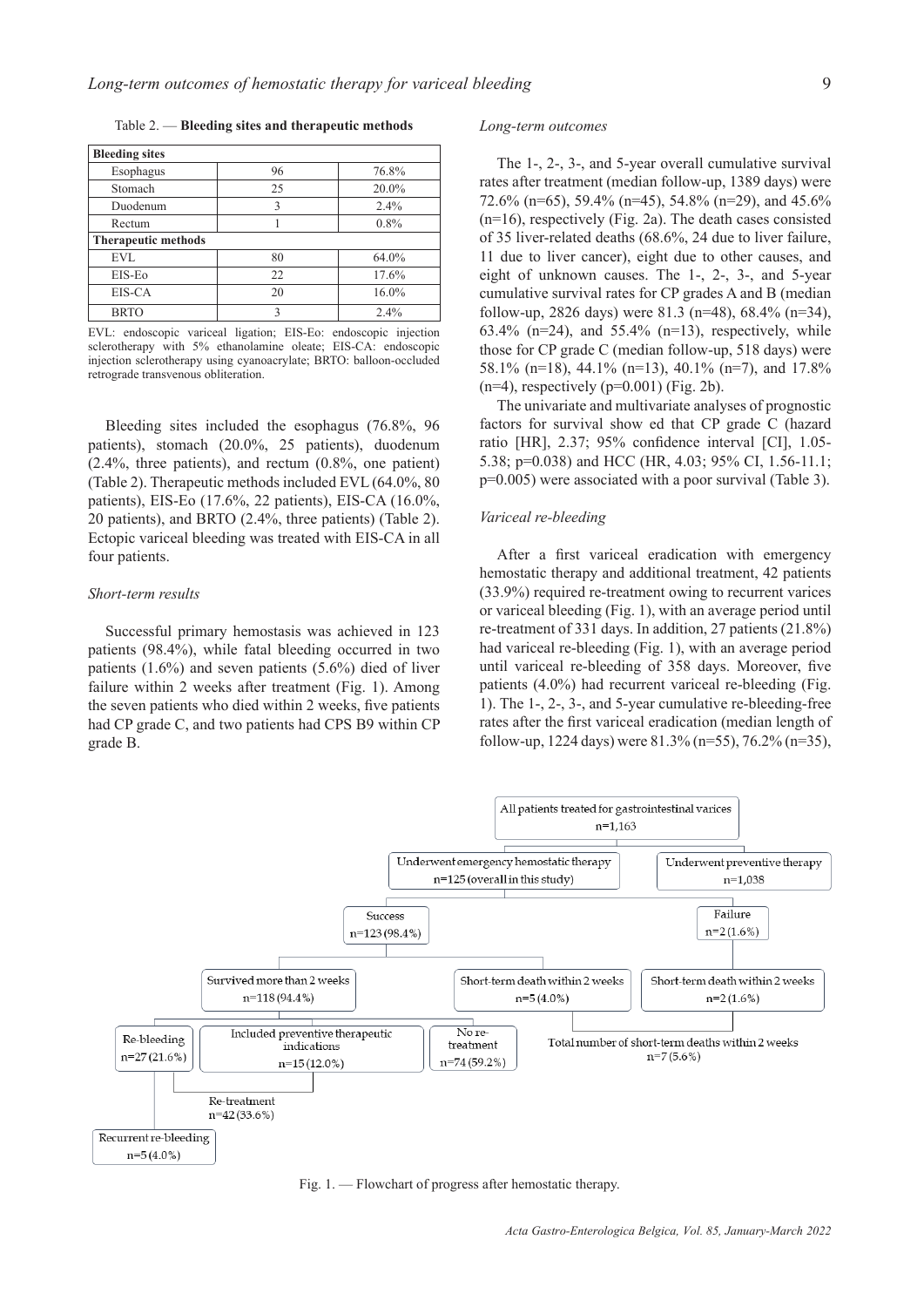

Fig. 2. — Overall cumulative survival rates after treatment (image A). Cumulative survival rates after treatment for CP grades A and B vs. CP grade C (image B). CP: Child-Pugh.



Fig. 3. — Cumulative re-bleeding-free rates after the first variceal eradication.



Fig. 4. — Cumulative survival rates in patients with and without variceal re-bleeding. 'Except for seven patients who died within 2 weeks.

| Factor               | Univariate                       |         | <b>Multivariate</b>              |         |
|----------------------|----------------------------------|---------|----------------------------------|---------|
|                      | <b>HR</b><br>$(95\% \text{ CI})$ | p-value | <b>HR</b><br>$(95\% \text{ CI})$ | p-value |
| Sex (male)           |                                  | 0.19    |                                  |         |
| Age (per year)       |                                  | 0.59    |                                  |         |
| Etiology (alcohol)   |                                  | 0.24    |                                  |         |
| Method (EVL)         |                                  | 0.35    |                                  |         |
| $CP$ grade $C$       | 2.58<br>$(1.23 - 5.50)$          | 0.013   | 2.37<br>$(1.05 - 5.38)$          | 0.038   |
| Variceal re-bleeding |                                  | 0.35    |                                  |         |
| HCC presence         | 4.40<br>$(1.75-11.9)$            | 0.002   | 4.03<br>$(1.56 - 11.1)$          | 0.005   |
| Term (latter)        |                                  | 0.23    |                                  |         |

Table 3. — **Univariate and multivariate analyses of prognostic factors for survival**

HR: hazard ratio; CI: confidence interval; EVL: endoscopic variceal ligation; CP: Child-Pugh, HCC: hepatocellular carcinoma

63.7% (n=21), and 55.3% (n=11), respectively (Fig. 3). In addition, 27 patients with variceal re-bleeding had 1-, 2-, 3-, and 5-year cumulative survival rates (median length of follow-up, 912 days) of 80.9% (n=20), 72.4%  $(n=17)$ , 66.3%  $(n=11)$ , and 59.7%  $(n=6)$ , respectively, while 91 patients without variceal re-bleeding (except for seven patients who died within 2 weeks) had 1-, 2-, 3-, and 5-year cumulative survival rates (median length of follow-up: 1389 days) of 75.3% (n=46), 59.0% (n=29), 54.6% (n=19), and 44.1% (n=11), respectively; however, no statistical significance was observed (p=0.24) (Fig. 4). The causes of variceal re-bleeding are shown in Table 4. Variceal re-bleeding was triggered by continued alcohol consumption in 17 of the 27 patients (62.9%). Moreover, recurrent variceal re-bleeding was caused by continued alcohol consumption in all five patients.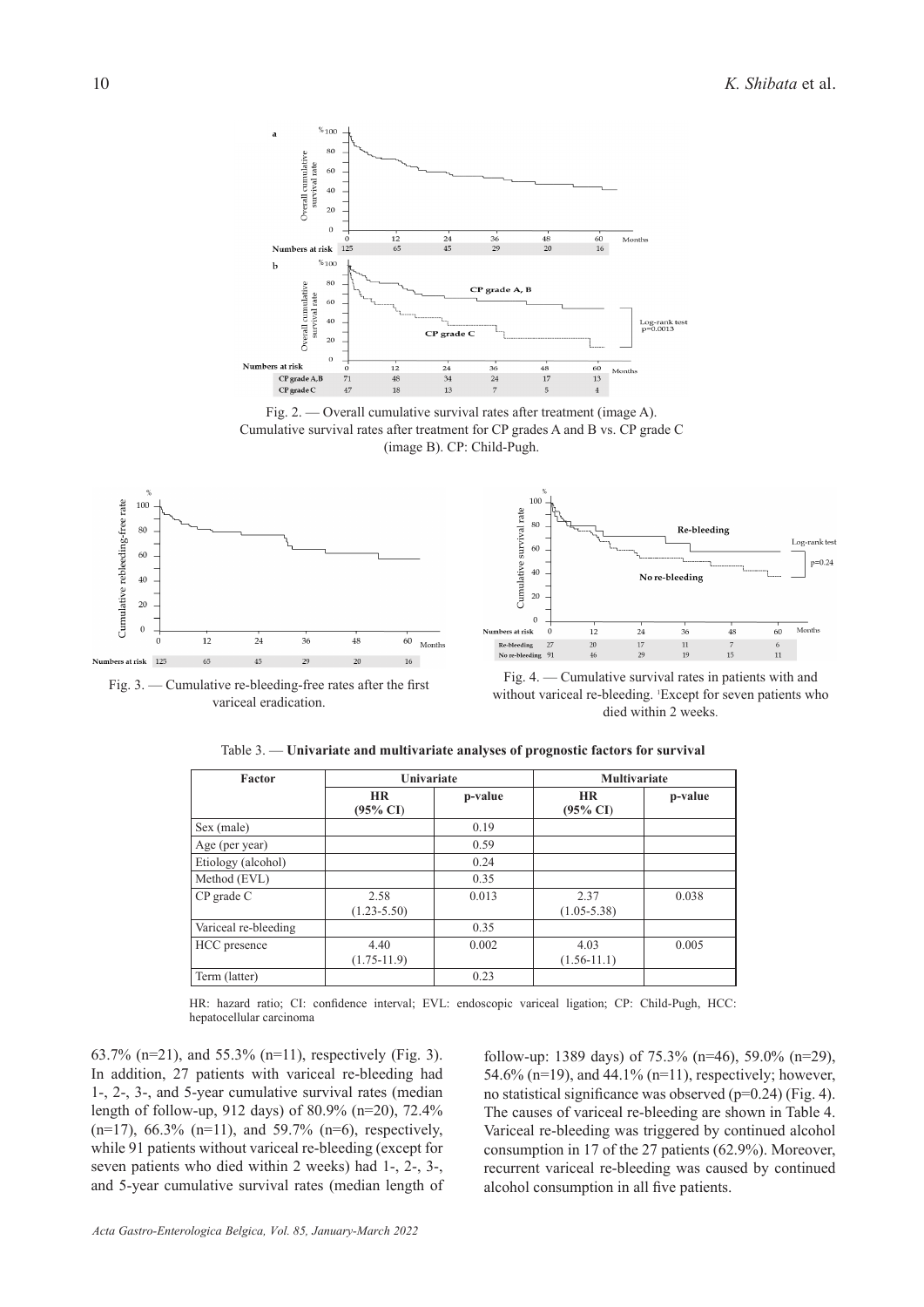|                               | re-bleeding<br>$n=27$ |       | recurrent re-<br>bleeding<br>$n=5$ |       |
|-------------------------------|-----------------------|-------|------------------------------------|-------|
| Continued alcohol consumption | 17                    | 62.9% | 5                                  | 100%  |
| Viral hepatitis               | 3                     | 11.1% | 0                                  | $0\%$ |
| Cryptogenic                   |                       | 18.5% | $\Omega$                           | $0\%$ |
| Obstruction of splenic vein   |                       | 3.7%  | 0                                  | $0\%$ |
| <b>PVTT</b>                   |                       | 3.7%  |                                    | $0\%$ |

Table 4. — **Causes of variceal re-bleeding and recurrent variceal re-bleeding**

PVTT: portal vein tumor thrombus

#### *Combination with drug therapy*

Regarding the combination with EVL and drug therapy, four patients with and 15 patients without variceal re-bleeding were administered nonselective beta-blockers [NSBB] to improve portal hypertension after hemostatic therapy. On the other hand,14 patients with and 60 patients without variceal re-bleeding were only repeated EVL in secondary prophylaxis. There was no statistically significant difference in the presence of variceal re-bleeding regardless of NSBB administration  $(p=0.84)$ .

## *Outcomes of cases with advanced PVTT*

In the seven HCC patients with advanced PVTT, only one patient (14.3%) had variceal re-bleeding; however, the average survival time was  $60.4 \pm 21.4$  days, and the majority of the patients died within a short time period. *Transition of hemostatic therapy for variceal bleeding*

Comparison between clinical characteristics of patients in the previous and latter terms (except for seven patients who died within 2 weeks) are shown in Table 5.

Compared to the previous term group, the number of cases with variceal bleeding caused by continued alcohol consumption increased from 29 cases in the previous term group to 42 cases in the latter term group  $(p=0.003)$ . As for the therapeutic methods in the full cohort, the number of EVL procedures increased from 30 to 49 cases (p<0.0001), and that of the EIS-Eo procedures decreased from 21 cases to one case  $(p<0.0001)$  in the latter term group.

The 1-, 2-, 3-, and 5-year cumulative survival rates after treatment for the 63 patients in the previous term group (median follow-up, 1552 days) were 78.5%

Table 5. — **Comparison between clinical characteristics of patients in the previous and latter terms**

|                                                      | <b>Previous term</b>              | latter term                    | p value  |  |  |
|------------------------------------------------------|-----------------------------------|--------------------------------|----------|--|--|
| Number of patients                                   | 63                                | 55                             |          |  |  |
| Male/female                                          | 42/21                             | 44/11                          | 0.11     |  |  |
|                                                      | $(66.7\%/33.3\%)$                 | $(80.0\%/20.0\%)$              |          |  |  |
| Age, years (mean $\pm$ SD)                           | $64.5 \pm 11.5$                   | $60.4 \pm 12.2$                | 0.067    |  |  |
| Liver cirrhosis                                      |                                   |                                |          |  |  |
| presence/absence                                     | 60/3<br>$(95.2\%/4.8\%)$          | 52/3<br>$(94.5\%/5.5\%)$       | 0.86     |  |  |
| Etiology                                             |                                   |                                |          |  |  |
| viral hepatitis                                      | 27 (42.9%)                        | 24 (43.6%)                     | 0.93     |  |  |
| alcohol consumption                                  | 29 (46.0%)                        | 42 (76.4%)                     | 0.003    |  |  |
| others                                               | $15(23.8\%)$                      | $6(10.9\%)$                    | 0.056    |  |  |
| Child-Pugh grade                                     |                                   |                                |          |  |  |
| grade A                                              | $6(9.5\%)$                        | $3(5.5\%)$                     | 0.41     |  |  |
| grade B                                              | $30(47.6\%)$                      | 32 (58.2%)                     | 0.25     |  |  |
| grade C                                              | 27 (42.9%)                        | 20 (36.4%)                     | 0.47     |  |  |
| Child-Pugh Score (mean $\pm$ SD)                     | $9.13 \pm 1.9$                    | $9.09 \pm 2.0$                 | 0.92     |  |  |
| Therapeutic methods                                  |                                   |                                |          |  |  |
| <b>EVL</b>                                           | $30(47.6\%)$                      | 49 (89.1%)                     | < 0.0001 |  |  |
| EIS-Eo                                               | 21 (33.3%)                        | $1(1.8\%)$                     | < 0.0001 |  |  |
| EIS-CA                                               | $11(17.5\%)$                      | $9(16.4\%)$                    | 0.80     |  |  |
| <b>BRTO</b>                                          | $3(4.8\%)$                        | $0(0\%)$                       | 0.095    |  |  |
| History of previous preventive treatment for varices |                                   |                                |          |  |  |
| presence/absence                                     | 7/56<br>$(11.1\%/88.9\%)$         | 7/48<br>$(12.7\%/87.3\%)$      | 0.79     |  |  |
| <b>HCC</b>                                           |                                   |                                |          |  |  |
| presence/absence<br>(unknown)                        | 13/47<br>$(20.6\%/74.6\%)$<br>(3) | 11/40<br>$(20.0\%/72.7\%)$ (4) | 0.85     |  |  |
| <b>PVTT</b>                                          |                                   |                                |          |  |  |
| presence/absence                                     | 3/60<br>$(4.8\%/95.2\%)$          | 4/51<br>$(7.3\%/92.7\%)$       | 0.56     |  |  |

SD: standard deviation; CP: Child-Pugh; EVL: endoscopic variceal ligation; EIS-Eo: endoscopic injection sclerotherapy with 5% ethanolamine oleate; EIS-CA: endoscopic injection sclerotherapy using cyanoacrylate; BRTO: balloon-occluded retrograde transvenous obliteration; HCC: hepatocellular carcinoma; PVTT: portal vein tumor thrombus.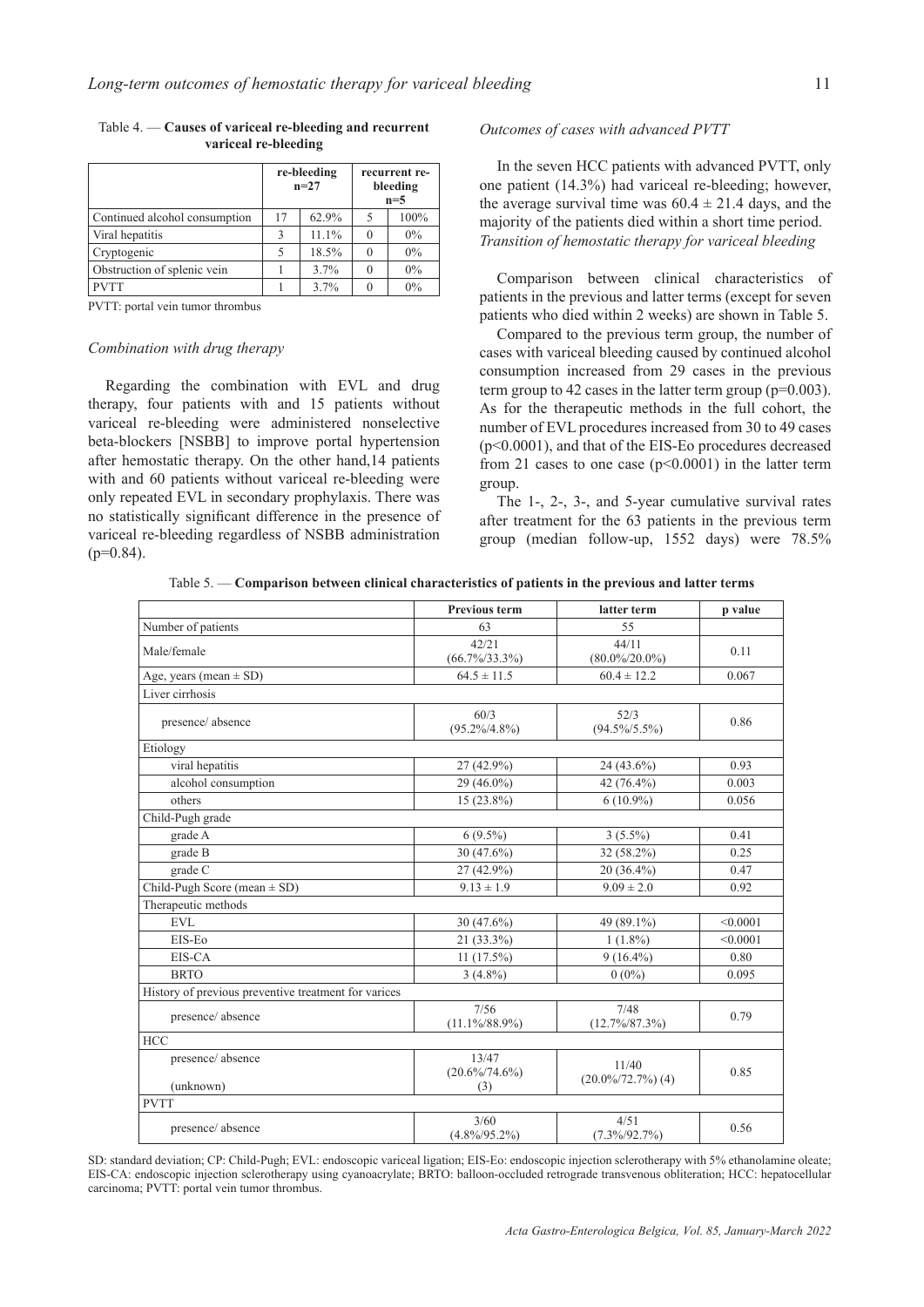

Fig. 5. — Cumulative survival rates in the previous and latter terms. <sup>1</sup> Except for seven patients who died within 2 weeks.

 $(n=40)$ , 62.3%  $(n=28)$ , 57.5%  $(n=20)$ , and 45.2%  $(n=14)$ , respectively, while the rates for the 55 patients in the latter term group (median follow-up, 729 days) were 75.6% (n=26), 65.5% (n=18), 59.0% (n=10), and 59.0% (n=3), respectively. There was no statistically significant difference between the two groups  $(p=0.74)$  (Fig. 5). In addition, there was no significant difference in the cumulative survival rates between the EVL and EIS-Eo procedures for esophageal varices (in LC and CP grades A and B) (p=0.25).

## **Discussion**

Our study summarized the long-term outcomes of hemostatic therapy for gastrointestinal variceal bleeding and the transition of therapeutic methods.

Regarding treatment options for gastric varices, EVL is not recommended for IGV. Because when the varix and the contralateral wall cannot be captured by band ligation, blood flow remains uninterrupted, which may lead to massive bleeding. Therefore, the standard therapy for IGV is to administer a sclerotizing substance in the form of a cyanoacrylate injection. Cyanoacrylate therapy uses 75% n-butyl-2-cyanoacrylate and the fatty contrast agent Lipiodol. Following administration, cyanoacrylate is polymerized and exerts its effects instantly (15-17). On the other hand, BRTO was first described by Kanagawa et al. in 1991 as a treatment for IGV (18). It has been reported to be successful in treating 76.9% to 100% of IGV bleeding cases (19-21). However, BRTO could not be performed immediately when variceal bleeding was confirmed by endoscopy, and endoscopic therapy was often prioritized over BRTO for stopping bleeding more rapidly. Therefore, EIS-CA was performed in most cases of variceal bleeding at our department.

Esophageal and gastric varices accounted for most of the variceal bleeding cases in this study; however, a small number of ectopic varices were observed in approximately 3% of patients. Patients with repeated treatment for esophageal and gastric varices may occasionally develop ectopic varices (22-26). In addition, extrahepatic portal vein occlusion owing to portal vein thrombosis, pancreatic cancer, or cholangiocarcinoma may cause ectopic varices (27,28). Therefore, the site

of gastrointestinal bleeding should be ascertained in the portal phase of contrast-enhanced computed tomography as much as possible before treatment.

Endoscopic therapy can be considered as an established approach for variceal bleeding (2,29,30). Similar to those reports, in our study, endoscopic therapy using EVL was performed for esophageal variceal bleeding and EIS-CA was performed for IGV bleeding. The success rate of primary hemostasis was exceptionally high. Later, the general condition and hepatic reserve were evaluated and a subsequent policy was planned. There are already several reports on post-treatment survival rates for variceal bleeding (31, 32). In CP grade A and B groups in our study, the results were comparable to those previously reported. Therefore, the outcomes of our study showed the feasibility of our strategy.

Another study reported a 2-year survival rate of 61% in 31 patients with LC and acute variceal bleeding in the pharmacotherapy (vasoactive drugs) + EVL group  $(33)$ . In addition, according to the examination of the effect of EIS for LC with liver cancer, patients with CP grade A and B had a 5-year survival rate of 60%, while no survival benefits were observed in patients with CP grade C (34).

Our findings showed that decreased liver reserve (CPS ≥9) or HCC with advanced PVTT required attention for early liver failure and early cancer death after hemostasis. The 2-year cumulative survival rate of patients with CP grade C has been reported to be approximately 30% (35,36), and a very severe prognosis has been reported. Hepatic ischemia owing to bleeding may promote liver failure immediately. It is also important to clearly inform patients that even if the primary hemostasis is successful, it may lead to a certain degree of liver failure progression and death. In this study, the 2-year survival rate of patients with CP grade C was 44.1%, which was a better result than the general cumulative survival rate for these patients. We previously reported that even in patients with end-stage CP grade C LC, multidisciplinary treatment for cirrhosis after invasive treatment, such as hemostatic therapy for variceal bleeding, may significantly reduce the CPS and improve liver function (37). Indeed, some patients were discharged and followed strict systemic management after primary hemostasis and liver supporting therapy, and maintained their daily activities for a longer period, even with a low liver reserve.

In addition, PVTT occurs in approximately 50% of patients with advanced HCC, and the survival rate of patients with HCC and PVTT was reported to be associated with a natural median survival time [MST] of approximately 3 months (38,39). The MST after hemostatic therapy in our study was  $60.4 \pm 21.4$  days, which was slightly shorter. Therefore, additional treatment, such as stereotactic body radiotherapy for the tumor thrombus, should be considered according to the general condition after hemostatic therapy (40).

The multivariate analysis showed that CP grade C or HCC was significantly associated with poor prognosis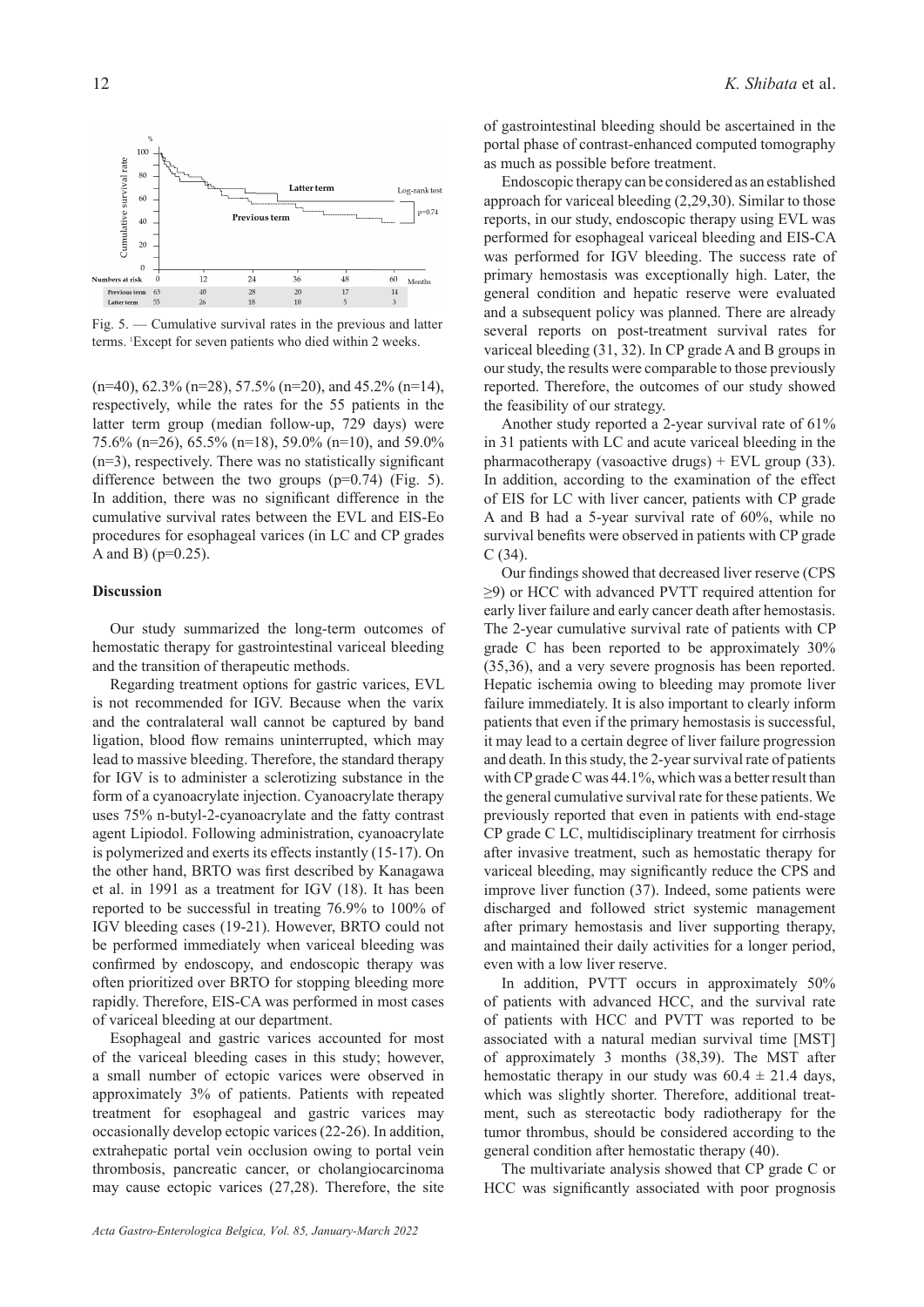after treatment. Meanwhile, there was no significant difference in the cumulative survival rate between patients with or without variceal re-bleeding. We hypothesized that this occurred because patients with a first bleeding episode were strictly followed up at our hospital and treated quickly and therefore re-bleeding episodes would not go undetected. Therefore, maintaining a strict followup schedule was considered crucial for minimizing chances of early death after re-bleeding.

In our study, there was no statistically significant difference in the presence of variceal re-bleeding between patients with or without NSBB administration. NSBB is known to reduce portal pressure by reducing the heart rate and cardiac output and by contracting visceral blood vessels. The combination of NSBB and EVL has been reported to reduce the risk of variceal re-bleeding and improve survival (41). However, it has also been reported that a significant proportion of patients experience variceal re-bleeding during treatment with NSBB (42). Several reports indicated that NSBB administration is not superior to endoscopic therapy (43-45). In this cohort only a minority got NSBB. In Japan, due to the development of insurance medical care, strict follow-up with an endoscope is relatively possible. Meanwhile, The BAVENO VI guideline advices to start NSBB in all patients to prevent recurrent bleeding, ideally in combination with EV (46). Further examination using the combination of NSBB and endoscopic therapy in a larger sample is needed for investigating their efficacy in preventing re-bleeding.

In the latter term group, it was observed that continued alcohol consumption was significantly associated with variceal bleeding. In recent years, there has been a remarkable breakthrough in the treatment of HCV infection using DAA. Combination therapy with DAA (NS5A inhibitor, NS5B inhibitor, or NS3/4a protease inhibitor) has an exceedingly high therapeutic effect (47-49). Since HCV is rapidly being eradicated after the appearance of DAA, variceal bleeding caused by HCV is expected to decrease in the future. In the last 5 years of the analysis period, when treatment with DAA had been generalized, the rate of variceal bleeding owing to continued alcohol consumption further increased in this study (72.1%). New medications are being developed for treating alcoholism and the use of nalmefene hydrochloride hydrate has been increasing in Japan in recent years (50-52).

In a real-world setting, it is difficult to intervene in the daily lives of outpatients. However, patients must be advised of the importance of alcohol abstinence and nutritional support (53,54). In the post-DAA era, it is considered that the importance of instructions pertaining to alcohol abstinence will be increasing in the future.

This study has several limitations. First, the retrospective design of the present study made it difficult to compare the findings with those of prospective studies. Second, this was a single-center study, which may limit the generalizability of the results. Third, a detailed study

of medications other than NSBB, which is expected to reduce portal pressure, could not be performed. Fourth, the shorter follow-up period for a substantial number of patients in the latter term group. Therefore, we provided the numbers at risk and numbers censored below each Kaplan-Meier curve. In the future, it is necessary to evaluate with a longer follow-up. However, the promising results obtained provide a valuable evaluation of the long-term outcomes of endoscopic hemostatic therapy for gastrointestinal variceal bleeding and the transition of hemostatic therapy.

In summary, EVL-based therapy yielded excellent hemostatic results as a hemostatic therapy for gastrointestinal variceal bleeding. Patients with a CPS of  $\geq$ 9 or advanced PVTT should be closely monitored to prevent early death. Multidisciplinary treatment and maintaining a strict follow-up schedule are crucial for minimizing the chances of death after bleeding or re-bleeding. Continued alcohol consumption leads to variceal re-bleeding and its proper management, including alcohol abstinence, is one of the major challenges to be overcome in the post-DAA era.

## **Conflict of interest statement**

All authors declare that they have no conflict of interests.

#### **References**

- 1. NORTH ITALIAN ENDOSCOPIC CLUB FOR THE STUDY AND TREATMENT OF ESOPHAGEAL VARICES. Prediction of the first variceal hemorrhage in patients with cirrhosis of the liver and esophageal varices. A prospective multicenter study. *N. Engl. J. Med*., 1988, **319**: 983-989.
- 2. BOSCH J., GARCÍA-PAGÁN J.C. Prevention of variceal rebleeding. *Lancet,* 2003, **361**: 952-954.
- 3. BOREGOWDA U., UMAPATHY C., HALIM N., DESAI M., NANJAPPA A., AREKAPUDI S., *et al*. Update on the management of gastrointestinal varices. *World J. Gastrointest. Pharmacol. Ther.*, 2019, **10**: 1-21.
- 4. KOVALAK M., LAKE J., MATTEK N., EISEN G., LIEBERMAN D., ZAMAN A. Endoscopic screening for varices in cirrhotic patients: data from a national endoscopic database. *Gastrointest. Endosc*., 2007, **65**: 82-88.
- 5. D'AMICO G., PAGLIARO L., BOSCH J. The treatment of portal hypertension: a meta-analytic review. *Hepatology*, 1995, **22**: 332-354.
- 6. MERLI M., NICOLINI G., ANGELONI S., RINALDI V., DE SANTIS A., MERKEL C., *et al.* Incidence and natural history of small esophageal varices in cirrhotic patients. *J. Hepatol.*, 2003, **38**: 266-272.
- 7. AMITRANO L., GUARDASCIONE M.A., MANGUSO F., BENNATO R., BOVE A., DENUCCI C., *et al.* The effectiveness of current acute variceal bleed treatments in unselected cirrhotic patients: refining short-term prognosis and risk factors. *Am. J. Gastroenterol.,* 2012, **107**: 1872-1878.
- 8. REVERTER E., TANDON P., AUGUSTIN S., TURON F., CASU S., BASTIAMPILLAI R., *et al.* A MELD-based model to determine risk of mortality among patients with acute variceal bleeding.*Gastroenterology*, 2014, **146**: 412-9.e3.
- 9. CHALASANI N., KAHI C., FRANCOIS F., PINTO A., MARATHE A., BINI E.J., *et al.* Improved patient survival after acute variceal bleeding: a multicenter, cohort study. *Am. J. Gastroenterol.*, 2003, **98**: 653-659.
- 10. CARBONELL N., PAUWELS A., SERFATY L., FOURDAN O., LEVY V.G., POUPON R. Improved survival after variceal bleeding in patients with cirrhosis over the past two decades. *Hepatology*, 2004, **40**: 652-659.
- 11. THALHEIMER U., MELA M., PATCH D., BURROUGHS A.K. Prevention of variceal rebleeding. *Lancet*, 2003, **361**: 2244-2245.
- 12. GARCIA-TSAO G., SANYAL A.J., GRACE N.D., CAREY W.D. Practice Guidelines Committee of American Association for Study of Liver Diseases; Practice Parameters Committee of American College of Gastroenterology. Prevention and management of gastroesophageal varices and variceal hemorrhage in cirrhosis. *Am. J. Gastroenterol.*, 2007, **102**: 2086-2102.

*Acta Gastro-Enterologica Belgica, Vol. 85, January-March 2022*